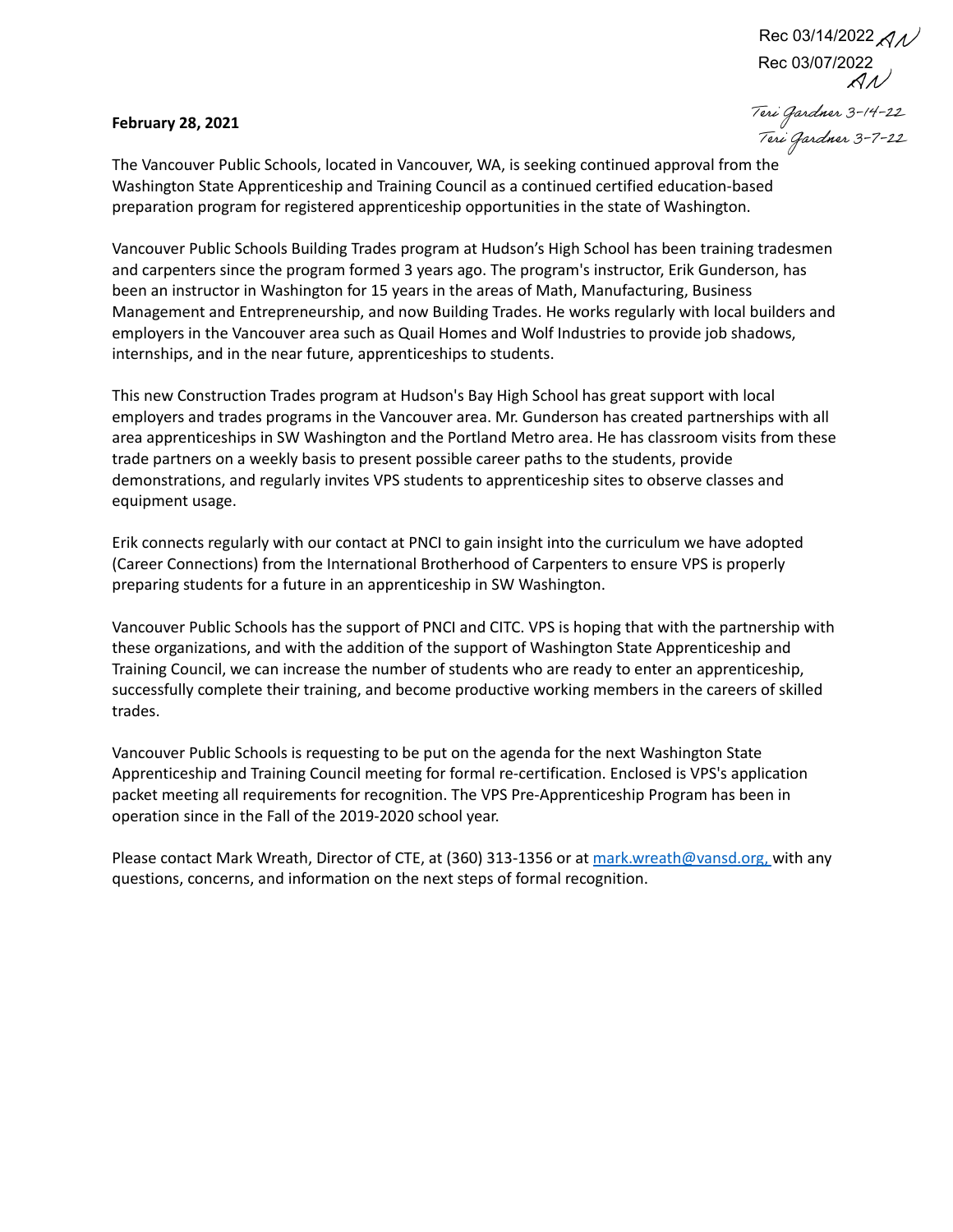### **Pre-Apprenticeship Program Overview and Desired Program Outcomes**

### **About the Program**

The Building Construction Trades program is designed to provide students with a foundational set of skills and background knowledge that will equip them for an entry- level position in a construction trade, and provide a solid foundation for further technical studies. This program is a two or three year program depending on the level of skill as they enter the program. Year one curriculum is an introduction to all the skilled trades in the building construction career field as well as basic safety and hand tools, and a student may be accepted directly into year two with teacher approval.

The program is housed at Hudson's Bay high school, in the Vancouver School District. Students meet every school day and instruction is based on the OSPI approved Core Plus for three full year courses with 180 hours of instruction each year. Students, in their third year of the program, can be placed in an internship or work experience outside of the school day to gain even more exposure to the Building Construction Trades.

Students learn about occupational safety and health workers in construction and manufacturing workshops; how to interpret drawings and schematics; how to take measurements and analyze data; the properties of common materials used in the building trades; and the quality principles and terminology employed in modern industry. Basic workshop skills needed to safely construct structures and fabricate parts will be covered, and students will be introduced to more advanced construction and fabrication techniques including welding, the use of machine tools, composites, and electrical wiring.

The instructor, Erik Gunderson, is a 15-year math teaching veteran after a year working in the manufacturing lab at Fort Vancouver HS as the math support. Erik taught Applied Algebra, teaching Algebra through the trades, and also attended multiple Washington Applied Math Council retreats. Gunderson came to the Trades program with a background in Residential Construction with further experience in residential renovations.

In year 3, students put all the tools they've learned together, and build a comprehensive structure ( Shed, Tiny Home, etc)

### **Recruitment**

VPS Career and Technical Education is seeking students who are truly interested in furthering the opportunities that a Career and Technical Education can offer. VPS CTE will offer a Pre-Apprenticeship Program to students who are seeking education with a purpose.

VPS CTE will successfully propel students into post-secondary apprenticeships with the chance to learn in a hands-on environment, build a solid knowledge foundation for the apprenticeship they are seeking, and acquire employability skills that will make them successful workers.

The VPS CTE yearly recruitment process includes:

- Scheduled visits from area high schools
- Campus highlights where current students show off current projects created and performed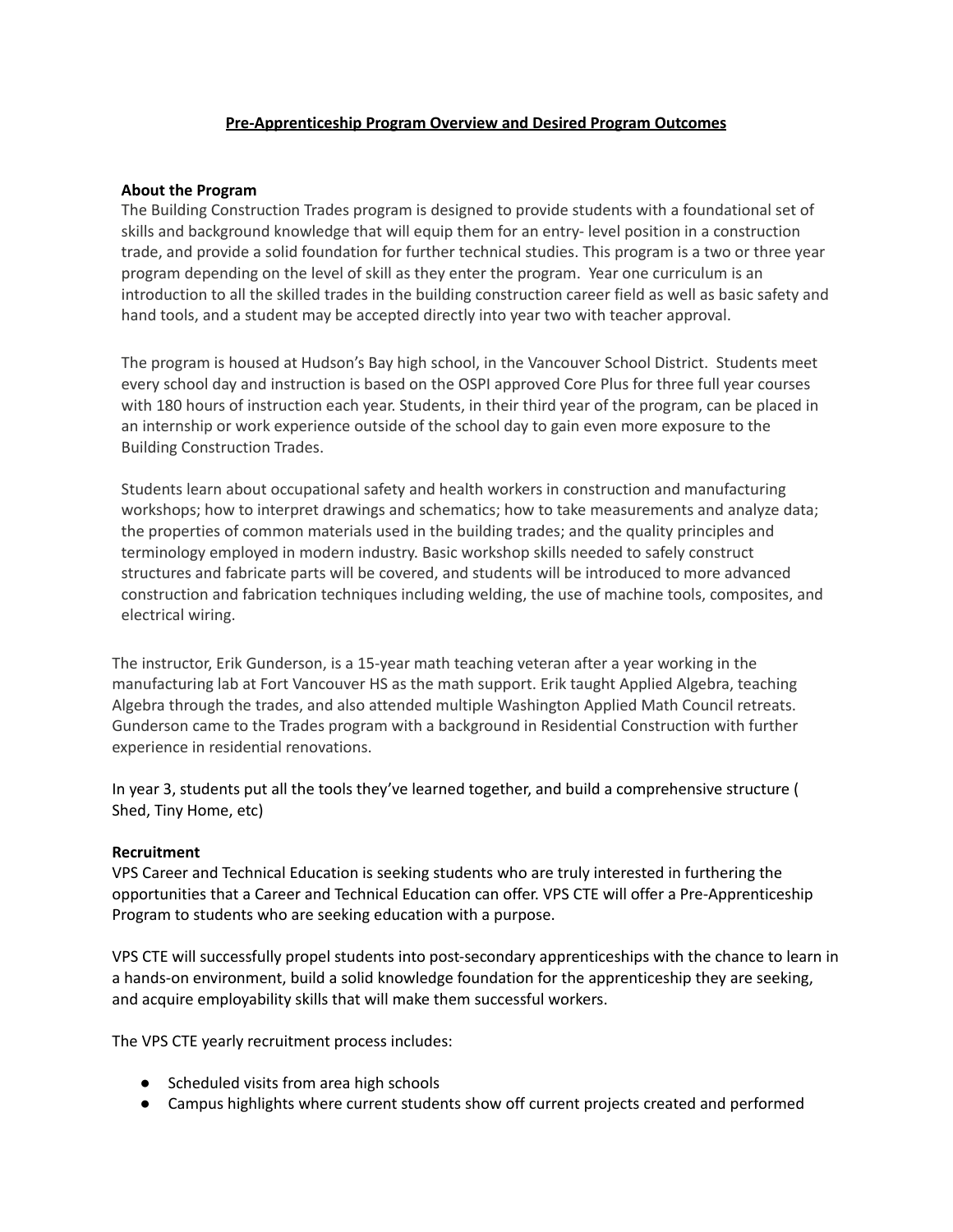within the Pre-Apprenticeship program

- Career Night for prospective students to visit program instructors and students, and participate in a class project
- 8th Grade Career Showcase for future students interested in a career in the trades

VPS CTE will be encouraging young women to explore a career in the trades and will host a series of workshops targeted to young women and students of color.

#### **Retainment**

VPS CTE is focusing on students' long term career goals. The VPS Pre-Apprenticeship Program will create many opportunities for students to see fast-track career and financial enhancement an apprenticeship program can offer. Second year students and first year seniors will be given the chance to participate in job shadows and internships with various apprenticeship programs in our area. Through these opportunities, students experience the benefits of pursuing and successfully completing an apprenticeship.

VPS CTE Pre-Apprenticeship programs will schedule employer advisory members to visit classrooms for both a hands on skills demonstration and to provide information on all the different trades programs. Information provided by advisory members will include employment opportunities, tips on application process, starting wage and progressions, as well as sharing their personal career paths. VPS will work with partners to bring in presenters who are non-traditional to the specific trade.

We have a specific program coordinator at the school who meets with students of color and women, counseling them through struggles, and communicates with their teachers about their situations and how teachers can help meet the needs of the student. Our schools also have Advocates, adults who work with students who have barriers to success, and daily encourage them. These Advocates meet with teachers and develop unique Individual Education Plans that help the students be successful.

### **Dual Credit**

Students who complete the 3 years of this program are eligible to receive a 3<sup>rd</sup> math credit from this class along with getting a CTE credit. This Meets a tough graduation requirement for many of our students. Mr. Gunderson is a National Board Certified Math Teacher (Adult/ Young Adult) and he integrates lessons into the work they are already doing on projects, so they go deeper and are reminded of the connections to their previously taught schooling.

We are working on creating alignment with English and Writing, and will hopefully have this available to students in the upcoming years.

Although we do not currently have an articulation with a local community college, we do have a strong relationship and alignment with the Carpenters Apprenticeship program (PNCI). Students who complete our program receive Certificates that are entered into their nationwide registry and are evaluated during and weighted in an apprenticeship application.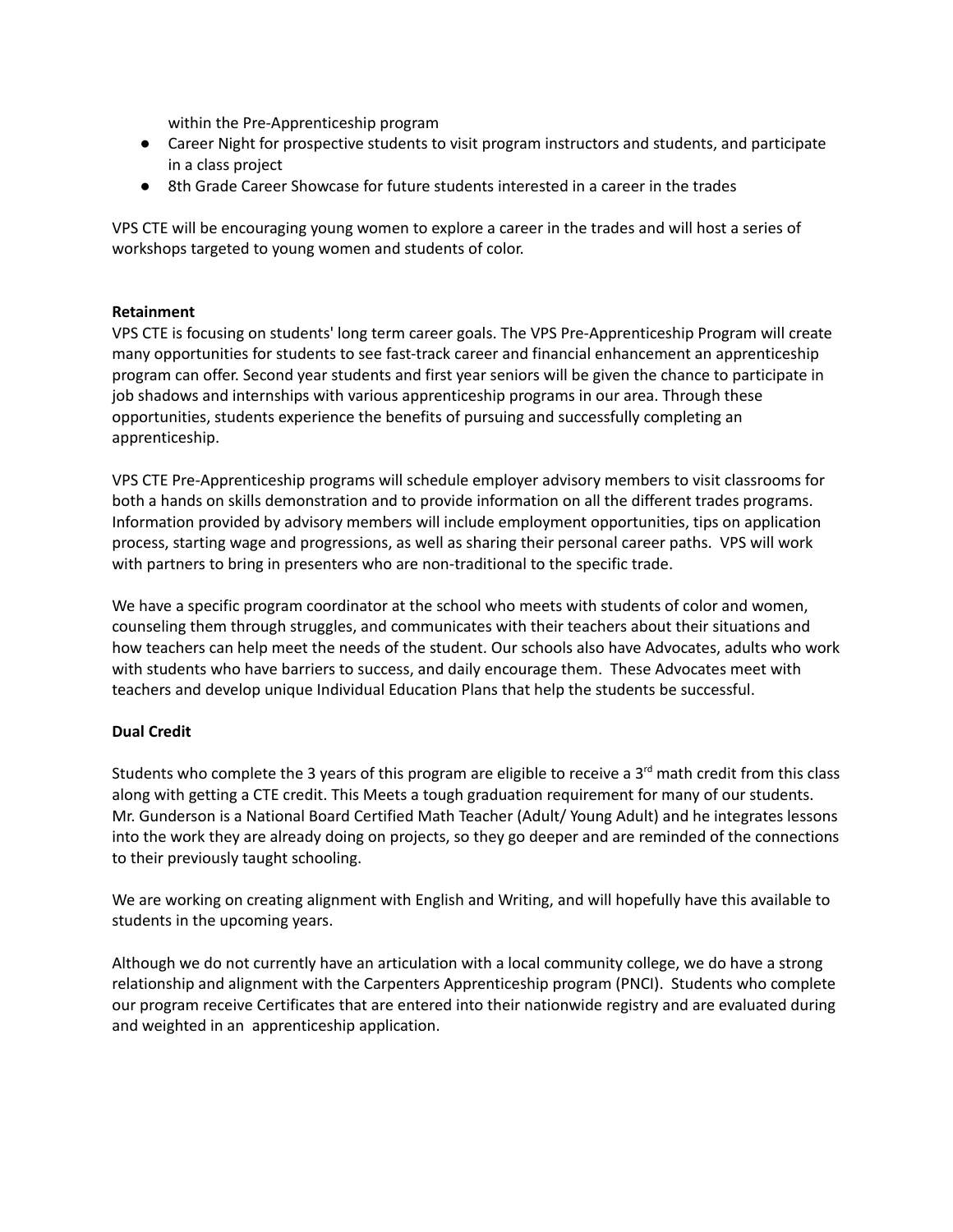### **Safety Training**

Safety is the very first unit covered at the beginning of each year and reinforced throughout the year with a safety briefing to begin each day of instruction. General Safety consists of 38 hours of lecture with reinforcement of safety principles throughout the remainder of the course. This course is an introduction to OSHA along with the basic principles. It also covers heat and cold stress safety, stairway and ladder safety, hazard identification, control of hazardous materials, the Hazard Communication Program, job hazard analysis, personal protective equipment, lockout/tagout, ergonomics in the workplace, electrical safety and fire prevention. When these subjects have been covered, the students complete a final test on them.

# **Employability Skills**

This program, as well as all CTE programs in Vancouver Public Schools, is required to address leadership and 21<sup>st</sup> Century employability skills during the program. This is accomplished through a variety of ways. The Building Construction program uses and end of course technical skills assessment to measure understanding of 21<sup>st</sup> Century Skills through Precision Exams. Skills covered throughout the course are as follows:

- Critical thinking
- Creativity
- Collaboration
- Communication
- Information Literacy
- Media Literacy
- Technology Literacy
- Flexibility
- Leadership
- Initiative
- Productivity
- Social Skills

Students who complete the assessment with a score of 80% or better are awarded a state recognized industry certification signed by the state superintendent and our local superintendent.

A student Career and Technical Education Student Leadership Organization (CTSO) is also part of each of the VPS programs. Building Construction students are members of Skills USA and use curriculum embedded in the instructional framework to cover lessons addressing 21<sup>st</sup> century skills as well as employability skills. Students are also coached to compete in both leadership and technical skills competitions regionally each year.

Finally, we have members of our advisory committee participate in classroom instruction through project demonstrations, information sharing on opportunities in each of the skilled trades, mock interviews and resume workshops. The success of our program hinges on participation from our employer base to both share technical knowledge and inform students of opportunities.

# **Physical Fitness**

Each student has a graduation requirement to complete both a Health and PE class, but we understand this alone will not prepare a student for work in the trades. In addition to the school requirement, our program students are introduced to stretching, ergonomics (how to safely lift up to 50lbs), and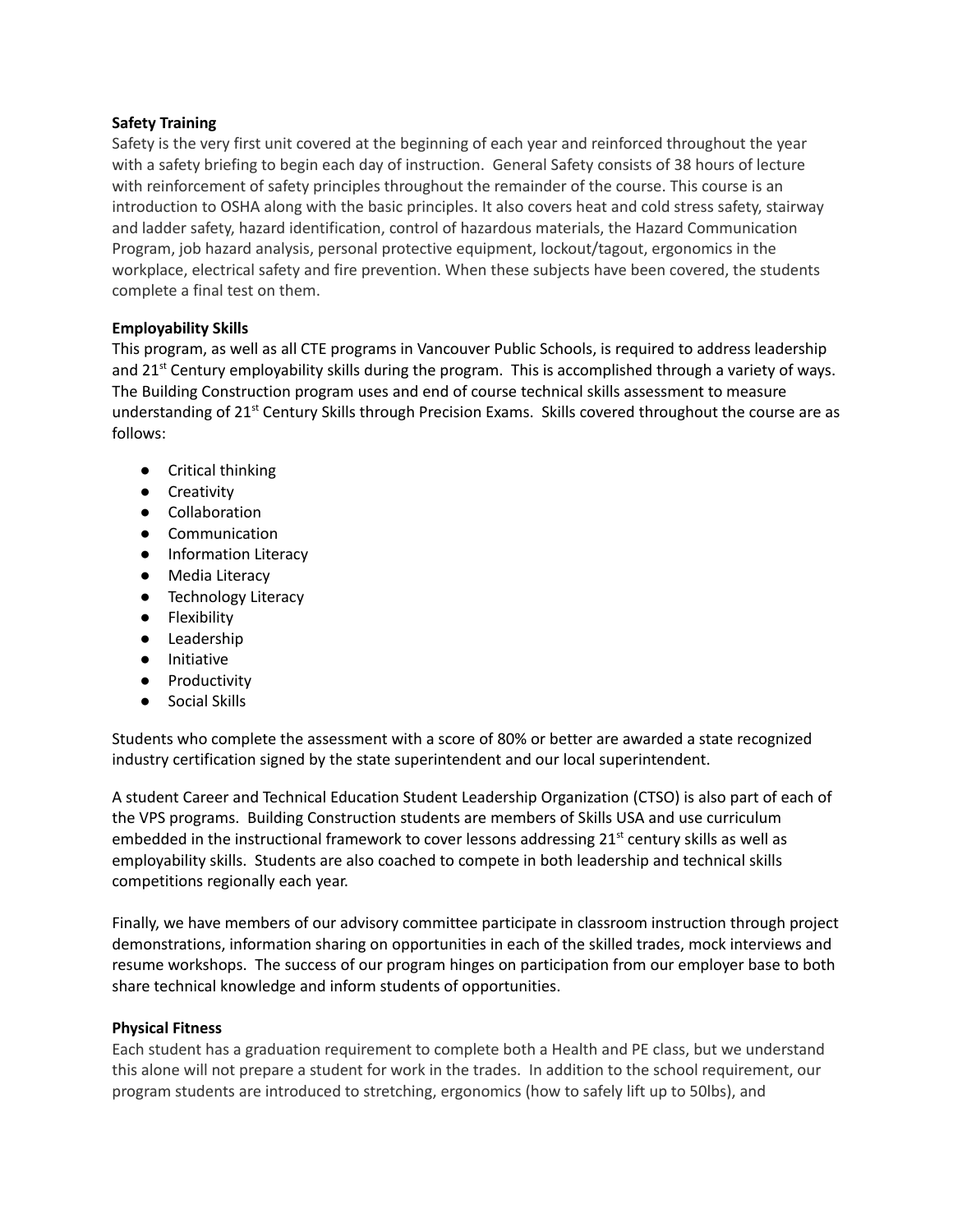importance of diet and exercise.

### **Math Skills**

Students are not required to complete an entry-level math assessment to be accepted into the program. We believe this could be a barrier to some students. What this program offers is imbedded math instruction in each year of the curriculum directly aligned to application in projects. Introduction and reinforcement of basic math skills include conversion of decimals to common fractions and decimals to fractions, ratio, proportions and percentages, linear measurements in both English and metric, basic algebra, basic geometry, and area/volume calculations. Examples of some math lessons and grading rubrics are included in this application.

Students can earn a 3<sup>rd</sup> year math credit through this class, as Mr. Gunderson teaches the standards necessary to meet and succeed in the trades, following the Frameworks set forth by the Core Plus Construction Curriculum.

#### **Participant Population**

The Building Construction program is a district wide magnet program, so all students in our district can transfer into the host school. Below are the current statistics in our program. We track student demographics each year and focus recruitment to increase both female and non-dominate race students.

Average Class Headcount: 25 Students of color: 47%

Free and Reduced Lunch: 80% Gender: Male 78%, Female 12%

### **Formal agreements with Registered Apprenticeship Programs**

The VPS Building Construction program has a formal MOU with:

● Northwest Carpenters Institute (PNCI)

#### **Program Outcomes**

The VPS Building Construction program of study has three years of instruction, with the first year an introduction to all of the Building Trades and the next two years focused on construction. Outcomes are listed and assessed as part of the Career Connections curriculum that was developed by the International Brotherhood of Carpenters. Successful completion of each year of the program, as measured by the provided rubric, is recognized with a completion certification that is loaded into the Carpenters training institutes national database. In addition to specific and more advanced areas, student participants gain proficiency in the following areas:

- Workshop/Worksite Safety
- Quality Principals
- Measurement and Inspection
- Blueprint Reading and Schematics
- Use of Hand and Power Tools
- Basic Welding
- Basic Electrical Wiring
- Basic Plumbing Installation and Repair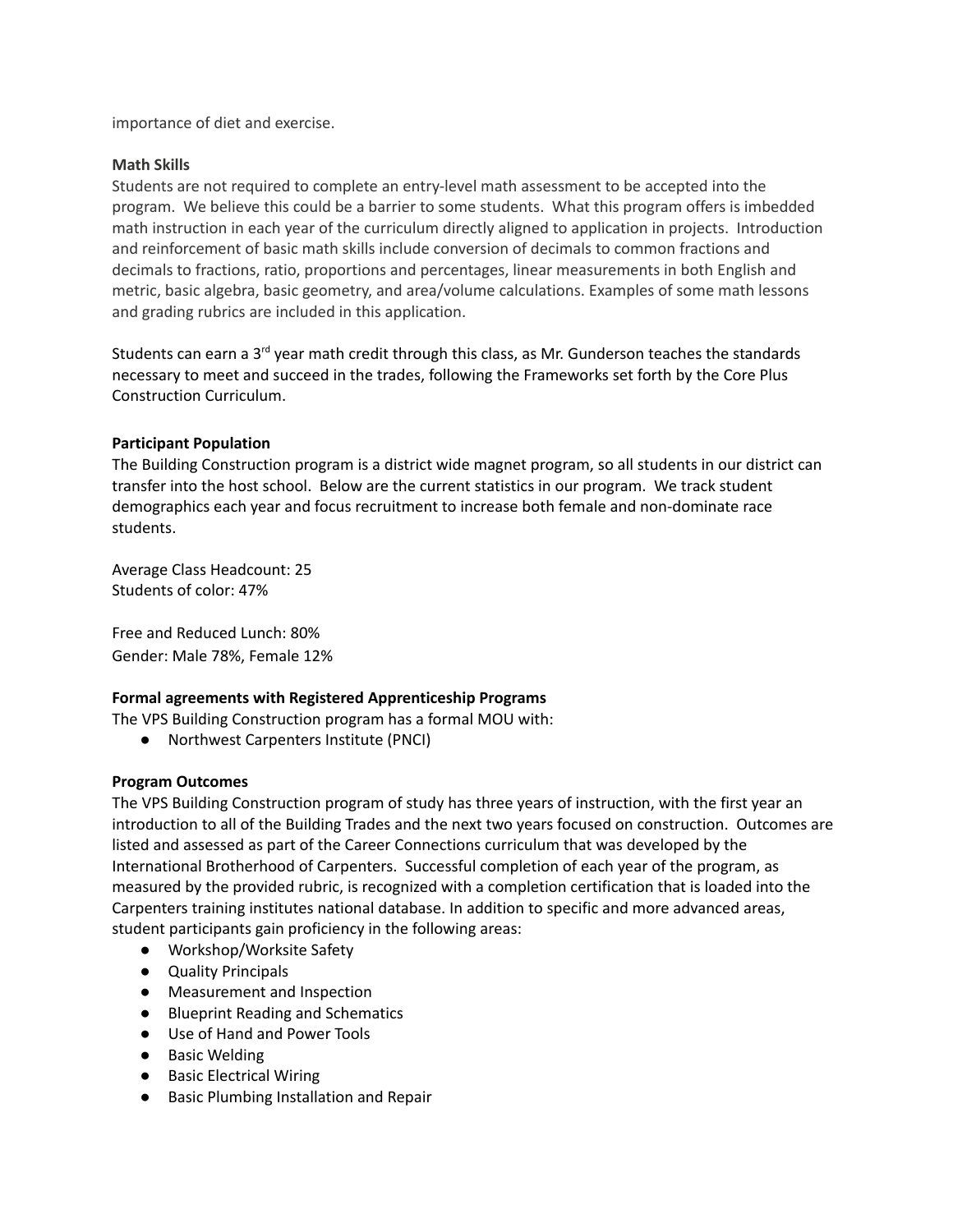| Year      | Enrolled (began) | <b>Completed</b> | <b>Registered Apprentices</b> |
|-----------|------------------|------------------|-------------------------------|
| 2019-2020 | 15               |                  |                               |
| 2020-2021 | 24               |                  |                               |
| 2021-2022 | 23               |                  | TBD                           |

#### **Enrollment Data for Advanced Building Construction Courses (Years 3 and 4)**

*\*Although we have not had students enter an apprenticeship program directly, yet, we do have students entering directly into the workforce or enrolling in non registered/recognized programs.*

# *\* District wide total enrollment (including Intro to Constrcution Trades) has grown from 74 in 19-20 to 108 in 21-22.*

# **Covid Affects**

During the previous 2 years, hands-on classes such as Building Trades were negatively affected by being Remote, where students were not in the classroom working with their hands. This was especially hardfelt for students who learn best through experiential learning. Many of our students who would have entered apprenticeships may have taken other paths or followed other interests, as reading online versus being in the classroom may have created barriers to success for our students.

### **Enrollment & Retention Summary**

Many students begin in Year 1, but do not complete the entire 3 year program. This happens for a variety of reasons. Many students take the Introductory class to see if the trades is a path for them, but find they are not a good fit for the trades. Others move schools and so our lack of retention is due to moving out of the district. Some students become deficient in credits, and need to move to a "Credit Recovery" class to catch up on failed Core classes since this class is an elective.